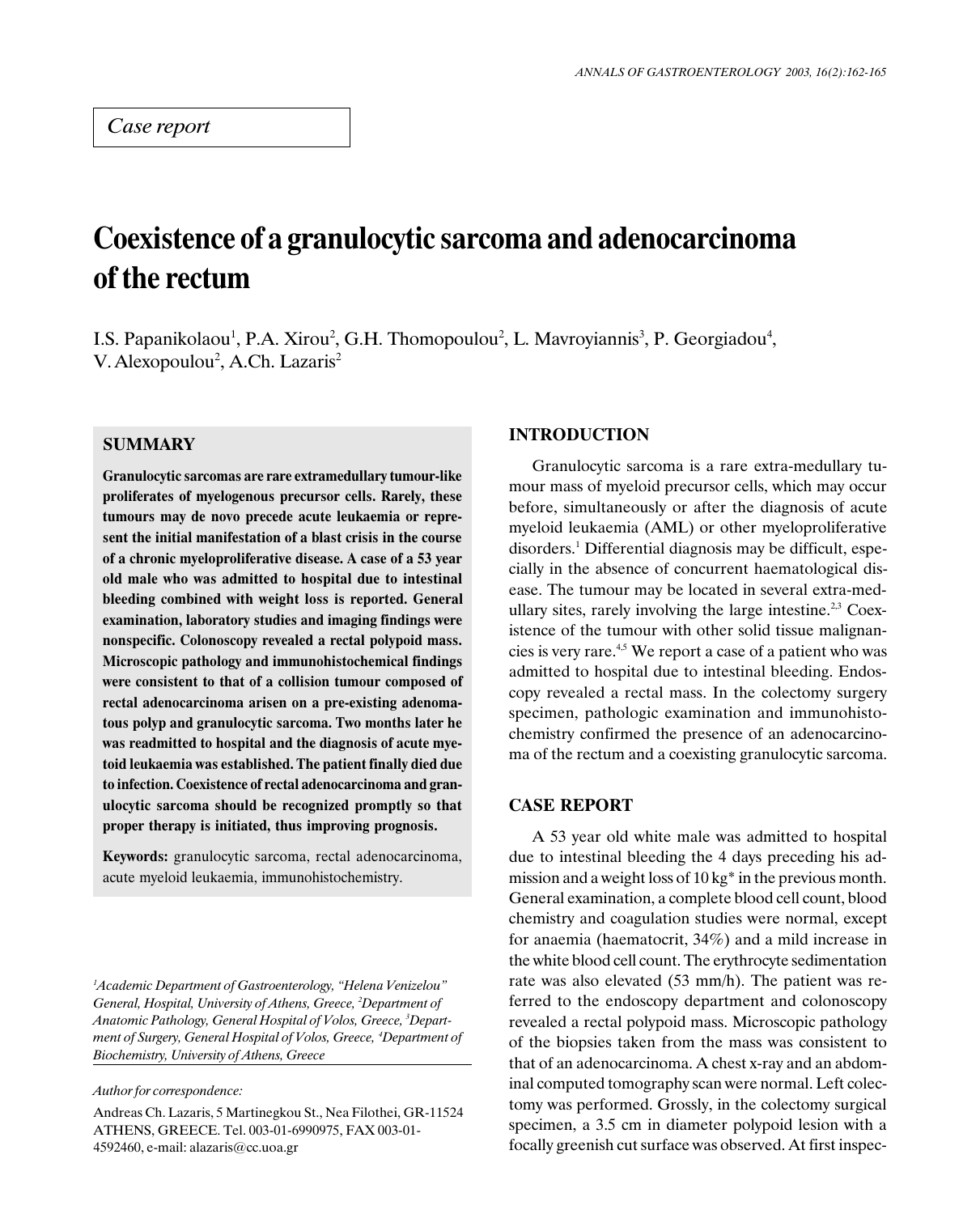tion, the microscopic pathology of the tumour was that of a grade I (well-differentiated) adenocarcinoma extending through the submucosa in the inner circular layer of the muscularis extema. There was evidence of adenomatous remnants in the superficial part of the tumour. Additionally, a diffuse monotonous infiltrate of medium-sized cells often associated with a sprinkling of cells containing eosinofilic granules was observed through the entire intestinal wall (Figure 1) as well as into the pericolonic fat. All four tumour adjacent lymph nodes (measuring less than 0,8 cm in maximum diameter) demonstrated partial effacement of their architecture with predominant involvement of the sinuses by these cells. The latter were focally characterized by larger nuclei and high mitotic counts. Naphthol AS-D chloroacetate esterase (NASD-CAE) staining was positive. Immunohistochemical stains including myeloperoxidase (MPO) (Figure 2), lysozyme, CD43 and CD68 were positive. T- and B-cell markers (CD3, CD45 and CD20 respectively) as well as CD30 were negative. These findings confirmed the diagnosis of a coexisting granulocytic sarcoma. P53 protein expression was also investigated by using the monoclonal mouse anti-human p53 protein antibody (clone D07, DACO, Glostrup, Denmark).

Two weeks after diagnosis, a complete blood cell count was performed, which revealed anaemia (haematocrit, 31%) and the presence of blasts in a proportion of 8-10% in the peripheral blood. A bone marrow aspirate was suggestive of myelodysplastic syndrome (MDS) in transformation, due to the high blast percentage (25%). According to the proposed World Health Organization classification, the present syndrome was classified as refractory anaemia with excess blasts, type 2 (RAEB-2). In detail, in the blood smear, the red blood cells showed increased anisocytosis and poikilocytosis with macrocytes including dacryocytes; neutrophil abnormalities included pseudo-Pelger-Huet nuclei and hypogranulation. In the bone marrow smear, apart from the above mentioned increase in myeloblasts, the presence of Auer rods in them, as well as an increase in promyelocytes were noticeable; erythroid abnormalities included megaloblastoid nuclei and presence of ringed sideroblasts; numerous micromegacaryocytes were also observed.

The patient seeked further consultation in another medical institution and was discharged from our hospital, but was readmitted two months later due to fever, dyspnea and an 8-kg\* weight loss. Blood cell counts, flow cytometry analysis and a bone marrow biopsy which were performed, established the diagnosis of acute myeloid leukemia (AML). The patient remained febrile and his condition steadily deteriorated. Blood cultures drawn at admission were positive for Pseudomonas aeruginosa. Despite antibiotic therapy, the patient became septic and succumbed to his illness ten days after his readmission.

# DISCUSSION

Granulocytic sarcoma (chloroma or extramedullary myeloid tumour) is a localized mass of myeloid precursor cells occurring at extra-medullary sites, including the bones (especially subperiosteal regions), soft tissues, lymph nodes, gum, skin, intestine, testis, breast, lacrimal glands, paranasal sinuses, nasopharyngeal and orbital regions. Involvement of the large intestine rarely occurs.<sup>1-3,6</sup>



Figure 1. Presence of malignant myeloid cells within the stroma of well-differentiated carcinomatous blasts. (Haematoxylin-eosin, original magnification x400).



Figure 2. Malignant myetoid cells' immunoreactivity for myeloperoxidase (centre). Note the coexistence of cancer elements (ABC-horseradish peroxidase, original magnification x250).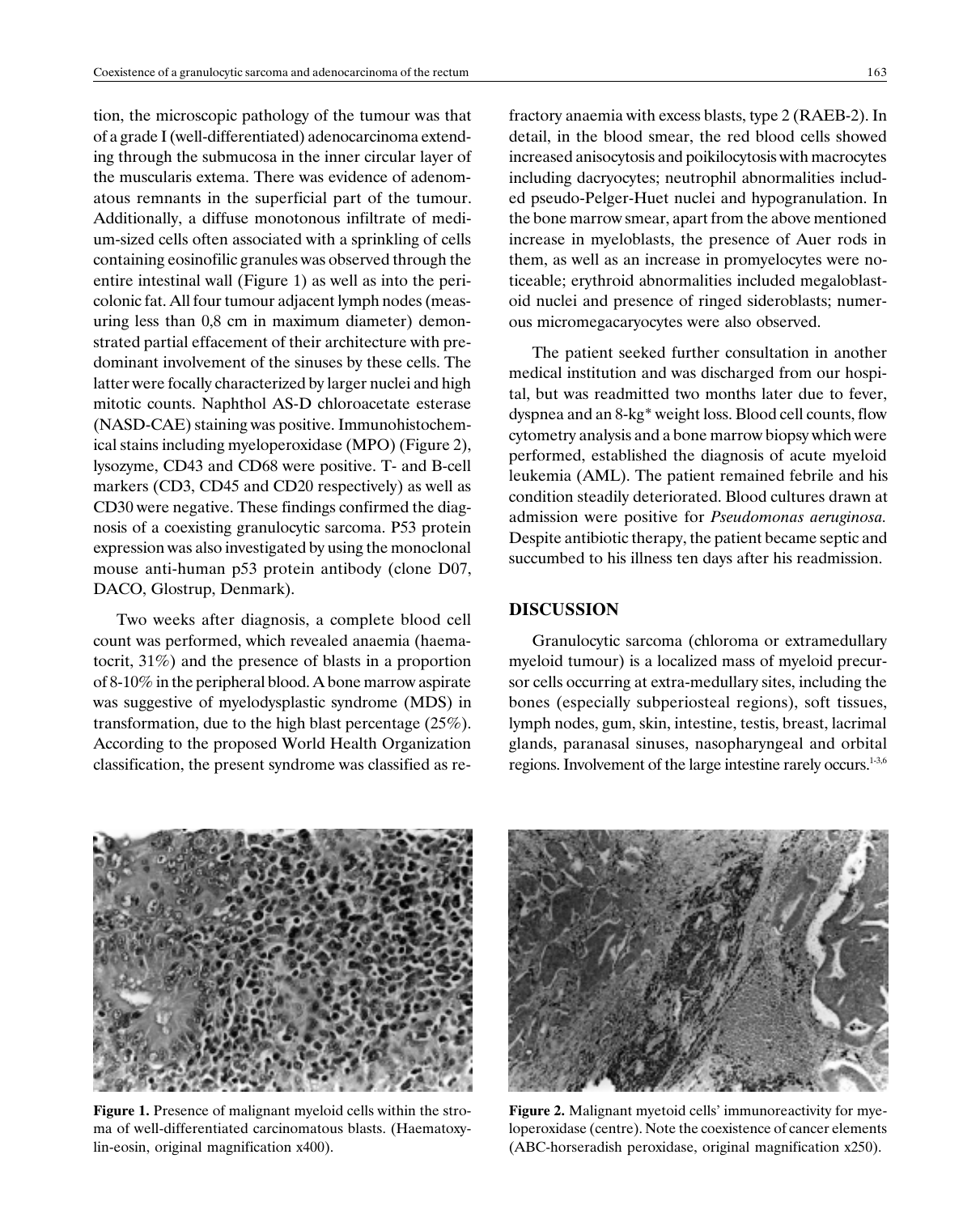It has no age preference<sup>1</sup> and may present in patients with AML, myeloproliferative disorders, other haematologic diseases, or in approximately 30% of cases without any known haematological disease.2,6-8 The majority of the latter though, may eventually develop leukaemia.1,6,8 Attempts at histopathological classification of granulocytic sarcoma have generally indicated three levels of differentiation: blastic, immature and differentiated. Today, no definite criteria for the classification of tumourous myelogenous proliferates exist.

Granulocytic sarcoma presenting in the absence of haematological disease is often misdiagnosed. Misdiagnosis may reach a 75% of unsuspected cases, resulting to incorrect treatment thus effecting prognosis.<sup>2,3,6,8</sup> The tumours most commonly confused with granulocytic sarcoma include non-Hodgkin lymphomas, Hodgkin's disease, Ewing's sarcoma and histiocytic lymphoma. Growth pattern and cell morphology may be helpful in differential diagnosis, as granulocytic sarcomas invade tissue with preservation of its architecture and cells have round to oval, reniform or many lobed nuclei, small nucleoli, a thin nuclear membrane and a delicate chromatin pattern.7 The presence of eosinophilic myelocytes or metamyelocytes though extremely useful in recognizing granulocytic sarcomas may occur in only 50% of cases.<sup>6</sup> The description of cell morphology in granulocytic sarcoma is rather vague and lacks precision in that it neglects the spectrum of phaenotypic variability of this heterogenous tumour entity. Granulocytic sarcoma may be composed of myeloblasts or myeloid precursor cells with a tendency to differentiation into more mature neutrophilic and eosinophilic granulocytes. Taking into account the different degrees of cell maturation and differentiation, respectively, the correct diagnosis strongly depends on (immuno-) histochemical studies. Histochemical staining with NASD-CAE therefore, is useful in establishing the myeloid origin of the tumour cells, but may be focal, necessitating the use of immunohistochemical markers to confirm diagnosis.<sup>2</sup> Many have been proposed.<sup>2,6,7</sup> The use of a panel including MPO, lysozyme and CD43 with T- and B-cell markers has been suggested in recent literature.<sup>2</sup> Staining in the reported patient was positive for NASD-CAE, MPO, tysozyme, CD43 and CD68, the latter being a useful though nonspecific diagnostic marker<sup>2</sup> and negative for T- and B-cell markers. So, pathologic examination and immunohistochemistry confirmed the presence of a granulocytic sarcoma and an adenocarcinoma of the rectum. P53 immunohistochemical overexpression is regarded as a surrogate marker of genetic mutation, despite the fact that the antibody used reacts with both wild and mutant types of p53 proteins. In the examined sections, p53 was expressed in the vast majority of cancerous cells which thus seem to be genetically deficient, regarding the tumour-suppressor activity of the p53 gene. On the other hand, malignant haemopoetic cells were found to express this marker less intensely and at much lower percentages; therefore, the p53 functional status cannot be safely assessed by immunohistochemistry in this specific malignant subpopulation.

To the best of our knowledge, this coexistence has not so far been reported in the literature. The mechanism responsible for this rare combination probably is mere coincidence and so it appears likely that the fundamentally different tumour components arose from different mechanisms. However, specific genetic mutations occurring at gene loci with high proximity might hypothetically form the basis of this rare coexistence. Cytogenetic analyses of granulocytic sarcomas frequently involve chromosomal translocations that are typical of their disseminated counterparts. This aspect underscores the usefulness of morphological and immunochistochemical phaenotyping of granulocytic sarcoma. Interestingly, such analyses in previously reported granulocytic sarcomas have shown abnormalities involving chromosome  $17<sup>5</sup>$ , in which the p53 tumour-suppressor gene is also located; the latter gene is known to be implicated in development of colorectal cancer.9

Coexistence of granulocytic sarcoma with other solid tissue malignancies is extremely rare.<sup>4,5</sup> The rapid deterioration and the fatal outcome in the reported patient may have been associated to the combination of the two malignancies or the fact that MDS-related AML has a relatively worse prognosis.<sup>10</sup> Therapy of granulocytic sarcoma includes radiation, chemotherapy and possibly surgery. Aggressive combination chemotherapy at the time of diagnosis may improve prognosis and perhaps prevent the development of leukaemia<sup>6</sup> but the presence of infection excluded these options in the reported patient.

In conclusion, coexistence of rectal adenocarcinoma and granulocytic sarcoma though never reported before, should be recognized when occurring because prompt recognition of the latter is essential in order to commence proper therapy, thus improving prognosis.

#### REFERENCES

- 1. Mockli G. Granulocytic sarcoma presenting as a retroperitoneal lymph node mass. A case report with diagnosis by fine needle aspiration biopsy and flow cytometry. Acta Cytol 1997; 41:1525-1527.
- 2. Menasce LP, Banerjee SS, Beckett E, Harris M. Extra-